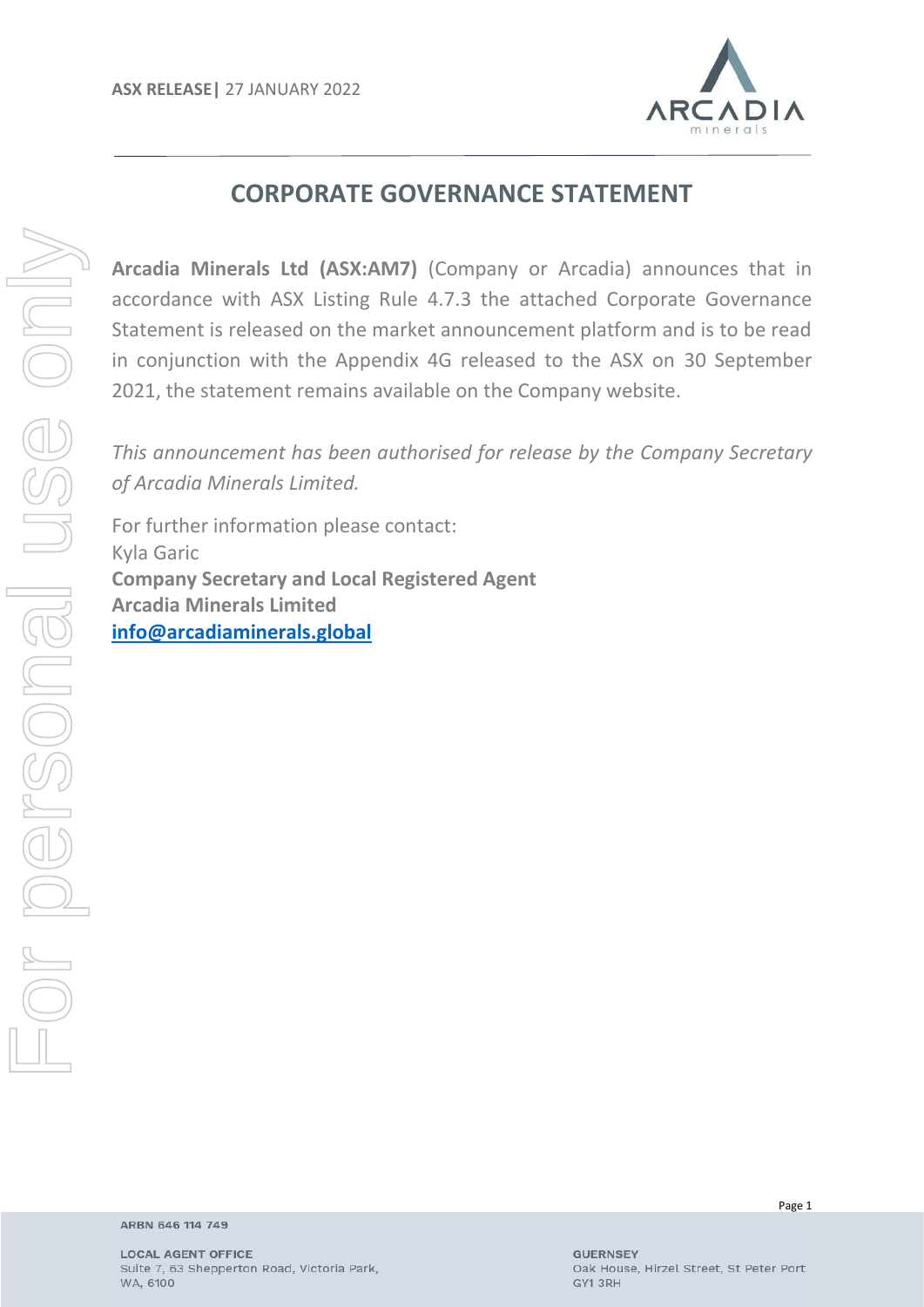

**CORPORATE GOVERNANCE STATEMENT**

#### **Introduction**

Arcadia Minerals Limited **(Company)** has established a corporate governance framework, the key features of which are set out in this statement. In establishing its corporate governance framework, the Company refers to the recommended corporate governance practices for ASX listed entities set out in the ASX Corporate Governance Council Principles and Recommendations **(Principles and Recommendations).**

This Corporate Governance Statement discloses the extent to which the Company,for the period the Company was admitted to the official list on 25 June 2021 to 30 June 2021 **(Reporting Period)** , has followed the recommendations set by the ASX Corporate Governance Council in its publication Corporate Governance Principles and Recommendations – 4th Edition **(Recommendations)**. The Recommendations are not mandatory, however the Recommendations that will not be followed have been identified and reasons provided for not following them along with what (if any) alternative governance practices the Company intends to adopt in lieu of the recommendation.

The Company has adopted a Corporate Governance Plan which provides the written terms of reference for the Company's corporate governance duties.

Due to the current size and nature of the existing Board and the magnitude of the Company's operations, the Board does not consider that the Company will gain any benefit from individual Board committees and that its resources would be better utilised in other areas as the Board is of the strong view that at this stage the experience and skill set of the current Board is sufficient to perform these roles. Under the Company's Board Charter, the duties that would ordinarily be assigned to individual committees are currently carried out by the full Board under the written terms of reference for those committees.

The information in the statement is current at 30 September 2021 and was approved by a resolution of the Board on the 30 September 2021.

#### **Corporate governance policies and procedures**

The Company has adopted the following suite of corporate governance policies and procedures (together, the Corporate Governance Plan):

Corporate Governance

- Statement of Values
- Board Charter
- Corporate Code of Conduct
- Audit and Risk Committee Charter
- Remuneration Committee Charter
- Nomination Committee Charter
- Performance Evaluation Policy
- Continuous Disclosure Policy
- Risk Management Policy
- Trading Policy
- Diversity Policy
- Whistleblower Policy Protection Policy
	- o Summary of protections under the Corporations Act
	- o Summary of protections under the Taxation Administration Act
	- o Designated Disclosure Officers
- Anti-Bribery and Corruption Policy
- Shareholder Communication Strategy
- Annexure A Definition of independence

The Company's Corporate Governance Plan is available on the Company's website at <https://arcadiaminerals.global/>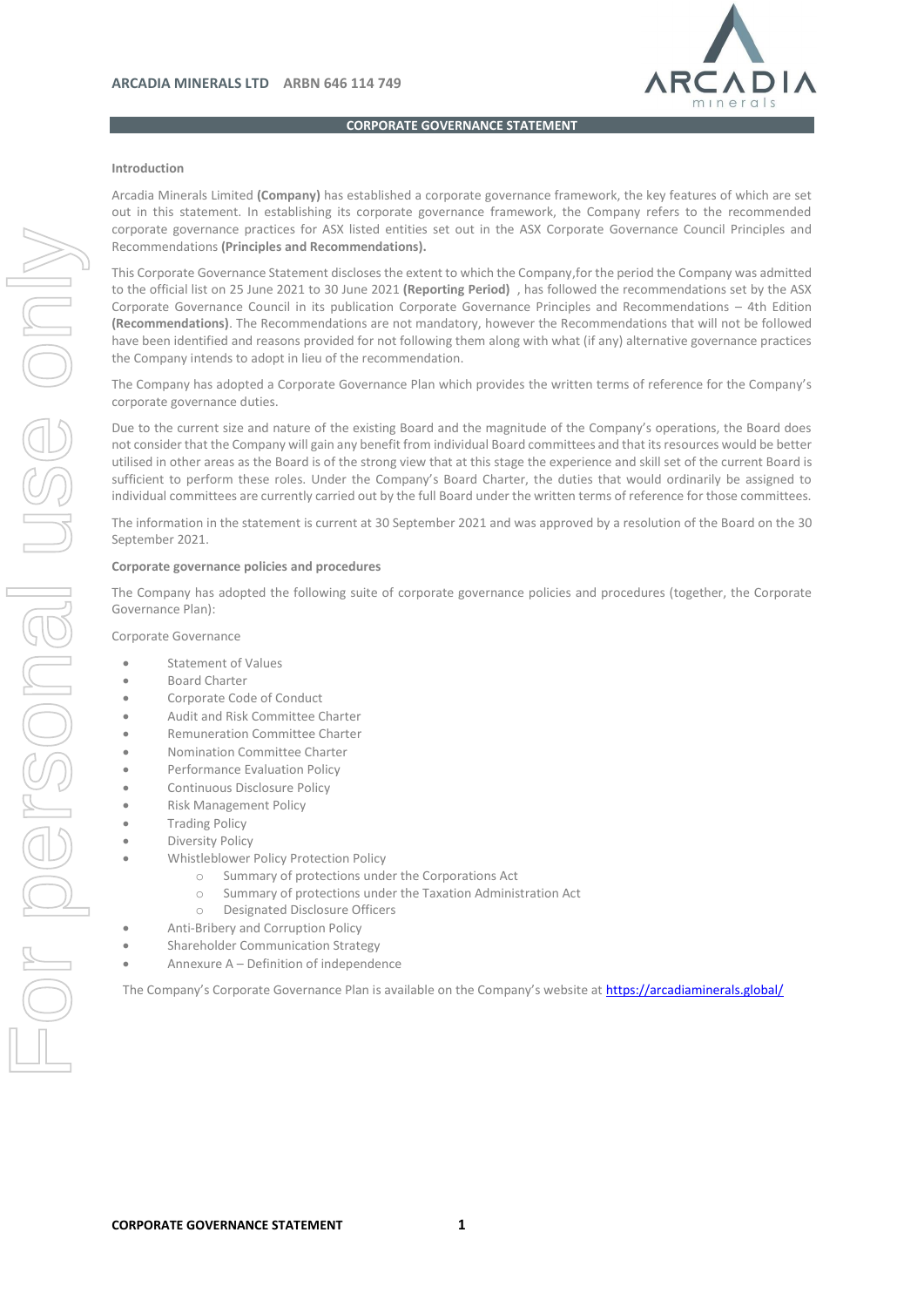

| <b>Recommendations</b>                                                                                                                                                                                                                                                                                                                                                                                                                                                                                                                                                                                                                                                                                                                                                                                                                                        | <b>Comply</b> | <b>Explanation</b>                                                                                                                                                                                                                                                                                                                                                                                                                                                                                                                                                                                                                                                                                                                                                                                                                                                                                                       |  |  |
|---------------------------------------------------------------------------------------------------------------------------------------------------------------------------------------------------------------------------------------------------------------------------------------------------------------------------------------------------------------------------------------------------------------------------------------------------------------------------------------------------------------------------------------------------------------------------------------------------------------------------------------------------------------------------------------------------------------------------------------------------------------------------------------------------------------------------------------------------------------|---------------|--------------------------------------------------------------------------------------------------------------------------------------------------------------------------------------------------------------------------------------------------------------------------------------------------------------------------------------------------------------------------------------------------------------------------------------------------------------------------------------------------------------------------------------------------------------------------------------------------------------------------------------------------------------------------------------------------------------------------------------------------------------------------------------------------------------------------------------------------------------------------------------------------------------------------|--|--|
| Principle 1: Lay solid foundations for management and oversight                                                                                                                                                                                                                                                                                                                                                                                                                                                                                                                                                                                                                                                                                                                                                                                               |               |                                                                                                                                                                                                                                                                                                                                                                                                                                                                                                                                                                                                                                                                                                                                                                                                                                                                                                                          |  |  |
| <b>Recommendation 1.1</b><br>A listed entity should have and disclose a charter which:<br>sets out the respective roles and responsibilities of<br>(a)<br>the board, the chair and management; and<br>includes a description of those matters expressly<br>(b)<br>reserved to the board and those delegated to                                                                                                                                                                                                                                                                                                                                                                                                                                                                                                                                                | Yes           | has established the respective roles and<br>The Company<br>responsibilities of its Board and management, and those matters<br>expressly reserved to the Board and those delegated to<br>management, and has documented this in its Board Charter, within<br>the Company Corporate Governance Plan, which is disclosed on the<br>Company's website.                                                                                                                                                                                                                                                                                                                                                                                                                                                                                                                                                                       |  |  |
| management.                                                                                                                                                                                                                                                                                                                                                                                                                                                                                                                                                                                                                                                                                                                                                                                                                                                   |               |                                                                                                                                                                                                                                                                                                                                                                                                                                                                                                                                                                                                                                                                                                                                                                                                                                                                                                                          |  |  |
| <b>Recommendation 1.2</b><br>A listed entity should:<br>undertake appropriate checks before appointing a<br>(a)<br>person, or putting forward to security holders a<br>candidate for election, as a director; and<br>provide security holders with all material<br>(b)<br>information relevant to a decision on whether or<br>not to elect or re-elect a director.                                                                                                                                                                                                                                                                                                                                                                                                                                                                                            | Yes           | (a) The Board undertakes appropriate checks before appointing<br>a person, these checks were undertaken for all Directors<br>appointed. The checks that are undertaken is set out in the<br>Nomination Committee Charter.<br>(b) Under the Nomination Committee Charter, all material<br>information relevant to a decision on whether or not to elect<br>or re-elect a Director must be provided to security holders in<br>the Notice of Meeting containing the resolution to elect or re-<br>elect a Director.                                                                                                                                                                                                                                                                                                                                                                                                         |  |  |
| <b>Recommendation 1.3</b><br>A listed entity should have a written agreement with<br>each director and senior executive setting out the terms<br>of their appointment.                                                                                                                                                                                                                                                                                                                                                                                                                                                                                                                                                                                                                                                                                        | Yes           | The Nomination Committee Charter outlines the requirement to<br>have a written agreement with each Director and senior executive<br>of the Company which sets out the terms of that Director's or<br>senior executive's appointment.<br>The Company has a written agreement with each of its Directors,<br>and senior executives.                                                                                                                                                                                                                                                                                                                                                                                                                                                                                                                                                                                        |  |  |
| <b>Recommendation 1.4</b><br>The company secretary of a listed entity should be<br>accountable directly to the board, through the chair, on<br>all matters to do with the proper functioning of the<br>board.                                                                                                                                                                                                                                                                                                                                                                                                                                                                                                                                                                                                                                                 | Yes           | The Board Charter outlines the roles, responsibility and<br>accountability of the Company Secretary. In accordance with this,<br>the Company Secretary is accountable directly to the Board,<br>through the Chair, on all matters to do with the proper functioning<br>of the Board.                                                                                                                                                                                                                                                                                                                                                                                                                                                                                                                                                                                                                                     |  |  |
| <b>Recommendation 1.5</b><br>A listed entity should:<br>have a diversity policy which includes requirements<br>(a)<br>for the board to set measurable objectives for<br>achieving gender diversity and to assess annually<br>both the objectives and the entity's progress in<br>achieving them;<br>disclose that policy or a summary or it; and<br>(b)<br>disclose as at the end of each reporting period:<br>(c)<br>(i) the measurable objectives for achieving<br>gender diversity set by the board in<br>accordance with the entity's diversity policy<br>and its progress towards achieving them; and<br>(ii) either:<br>(A)<br>the respective proportions of men and<br>women on the board, in senior<br>executive positions and across the<br>whole organisation including how the<br>entity has defined "senior executive" for<br>these purposes); or | <b>No</b>     | The Company has a Diversity Policy, which is disclosed on the<br>Company's website. However, the Diversity Policy does not include<br>requirements for the Board to set measurable objectives for<br>achieving gender diversity and to assess annually both the<br>objectives and the Company's progress in achieving them. The<br>Board has not set measurable objectives for achieving gender<br>diversity.<br>Given the Company's stage of development and the number of<br>employees, the Board considers it is not practical to set measurable<br>objectives for achieving gender diversity at this time.<br>The respective proportions of men and women on the Board, in<br>senior executive positions and across the whole organisations are<br>set out in the following table. Senior executives for these purposes<br>means those person who report directly to the chief executive<br>officer (or equivalent): |  |  |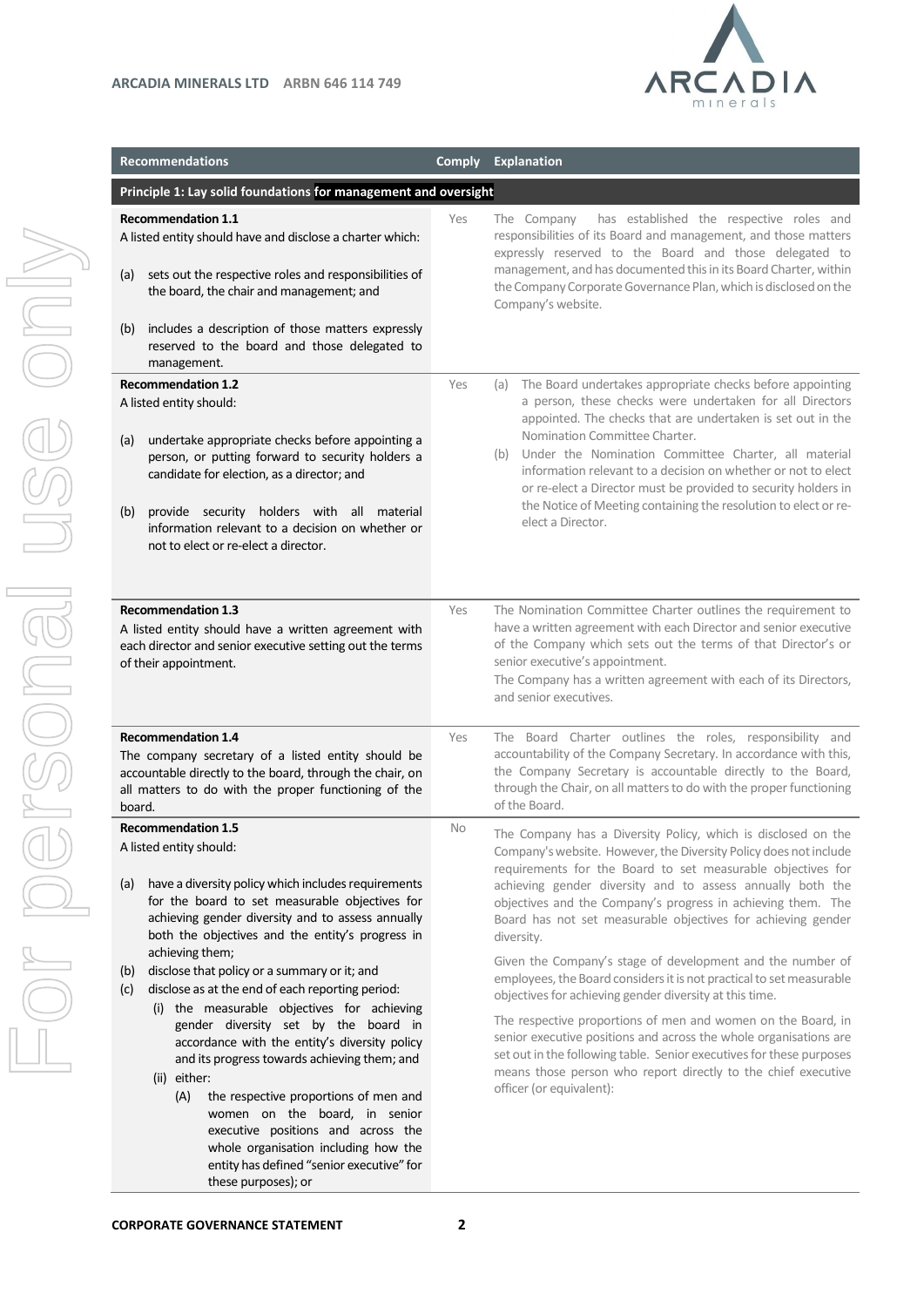

| <b>Recommendations</b>                                                                                                                                                                                                                                                                                                                                                             | <b>Comply</b> | <b>Explanation</b>                                                                                                                                                                                                                                                                                                                                                                                                                                                                                                                                                                                                                                                                                                                                                                                                                                                                                                                                                                                                                     |  |
|------------------------------------------------------------------------------------------------------------------------------------------------------------------------------------------------------------------------------------------------------------------------------------------------------------------------------------------------------------------------------------|---------------|----------------------------------------------------------------------------------------------------------------------------------------------------------------------------------------------------------------------------------------------------------------------------------------------------------------------------------------------------------------------------------------------------------------------------------------------------------------------------------------------------------------------------------------------------------------------------------------------------------------------------------------------------------------------------------------------------------------------------------------------------------------------------------------------------------------------------------------------------------------------------------------------------------------------------------------------------------------------------------------------------------------------------------------|--|
| if the entity is a "relevant employer"<br>(B)<br>under the Workplace Gender Equality<br>Act, the entity's most recent "Gender<br>Equality Indicators", as defined in and<br>published under the Workplace Gender<br>Equality Act.                                                                                                                                                  |               | Female<br>Male<br>Total<br>Board of Arcadia<br>5<br>5<br>Senior executives<br>$\overline{2}$<br>$\mathbf{1}$<br>$\mathbf{1}$<br>$\overline{7}$<br>6<br>Total<br>$\mathbf{1}$                                                                                                                                                                                                                                                                                                                                                                                                                                                                                                                                                                                                                                                                                                                                                                                                                                                           |  |
| <b>Recommendation 1.6</b><br>A listed entity should:<br>have and disclose a process for periodically<br>(a)<br>evaluating the performance of the board, its<br>committees and individual directors; and<br>disclose in relation to each reporting period,<br>(b)<br>whether a performance evaluation was undertaken<br>in the reporting period in accordance with that<br>process. | Yes           | The Company's Nomination Committee (or, in its absence, the<br>(a)<br>Board) is responsible for evaluating the performance of the<br>Board, its committees and individual Directors on an annual<br>basis. It may do so with the aid of an independent advisor. The<br>process for this is set out in the Company's Corporate<br>Governance Plan which is available on the Company's<br>website.<br>(b) The Company's Corporate Governance Plan requires the<br>Board to disclose whether or not performance evaluations<br>were conducted during the relevant reporting period. The<br>Company intends to undertake performance evaluations in<br>respect of the Board, its committees (if any) and individual<br>Directors in the 12 month period post admission to the ASX.                                                                                                                                                                                                                                                         |  |
| <b>Recommendation 1.7</b><br>A listed entity should:<br>have and disclose a process evaluating the<br>(a)<br>performance of its senior executives at least once<br>every reporting period; and<br>disclose for each reporting period, whether a<br>(b)<br>performance evaluation has been undertaken in<br>accordance with that process during or in respect of<br>that period.    | Yes           | The Company's Nomination Committee (or, in its absence, the<br>(a)<br>Board) is responsible for evaluating the performance of the<br>Company's senior executives on an annual basis. The<br>Company's Remuneration Committee (or, in its absence, the<br>Board) is responsible for evaluating the remuneration of the<br>Company's senior executives on an annual basis. A senior<br>executive, for these purposes, means key management<br>personnel (as defined in the Corporations Act) other than a<br>non-executive Director.<br>The applicable processes for these evaluations can be found<br>in the Company's Corporate Governance Plan, which is<br>available on the Company's website.<br>(b) The Company's Corporate Governance Plan requires the<br>Company to disclose whether or not performance evaluations<br>were conducted during the relevant reporting period. The<br>Company intends to undertake performance evaluations in<br>respect of Senior Executives in the 12 month period post<br>admission to the ASX. |  |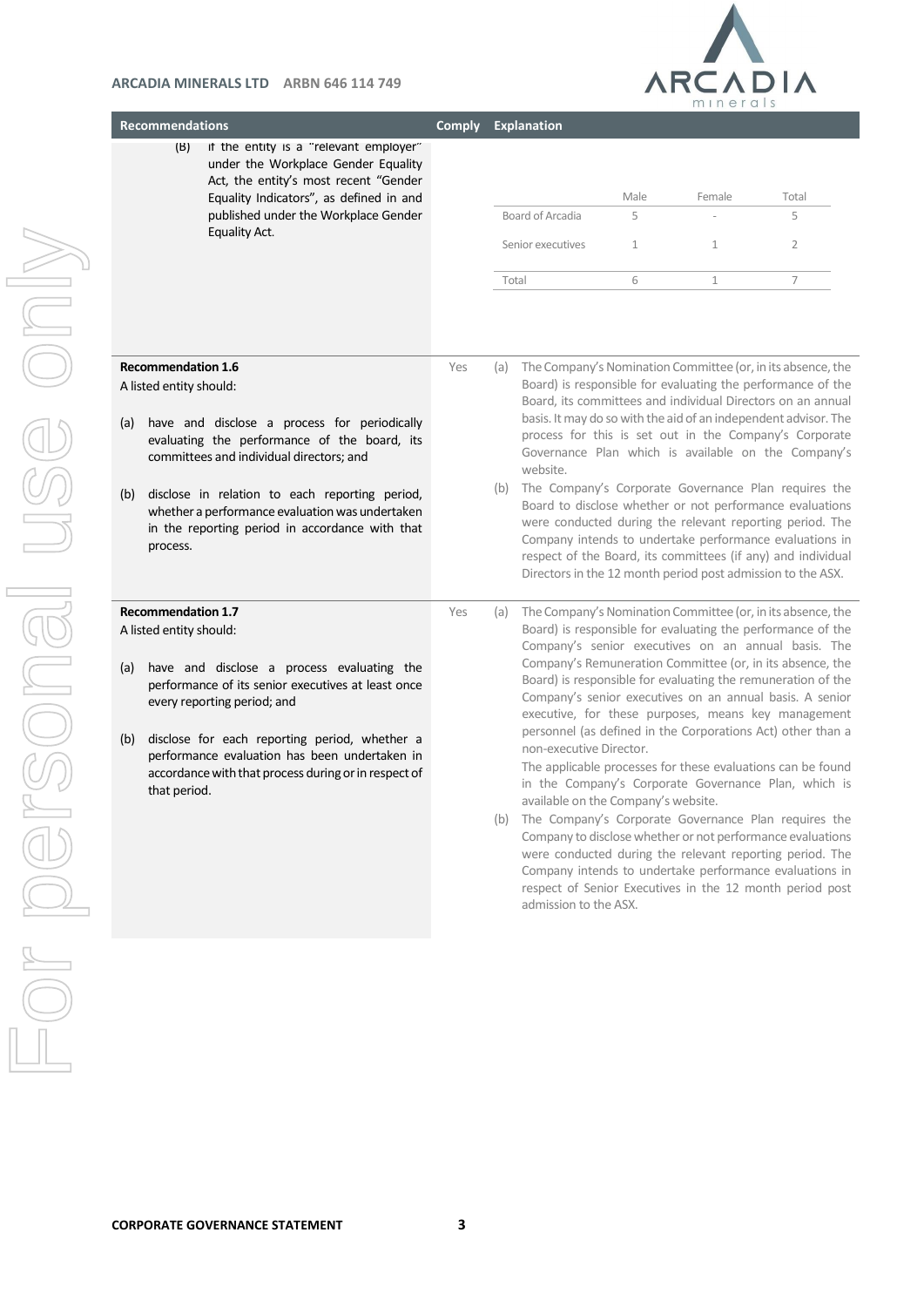

|                              | <b>Recommendations</b>                                                                                                                                                                                                                                                                                                                                                                                                                                                                                                                                                                                                                                                       | <b>Comply</b> | Explanation                                                                                                                                                                                                                                                                                                                                                                                                                                                                                                                                                                                                                                                                                                                                                                                                                                                                                                                                                                                                                                                                                                    |
|------------------------------|------------------------------------------------------------------------------------------------------------------------------------------------------------------------------------------------------------------------------------------------------------------------------------------------------------------------------------------------------------------------------------------------------------------------------------------------------------------------------------------------------------------------------------------------------------------------------------------------------------------------------------------------------------------------------|---------------|----------------------------------------------------------------------------------------------------------------------------------------------------------------------------------------------------------------------------------------------------------------------------------------------------------------------------------------------------------------------------------------------------------------------------------------------------------------------------------------------------------------------------------------------------------------------------------------------------------------------------------------------------------------------------------------------------------------------------------------------------------------------------------------------------------------------------------------------------------------------------------------------------------------------------------------------------------------------------------------------------------------------------------------------------------------------------------------------------------------|
|                              | Principle 2: Structure the board to be effective and add value                                                                                                                                                                                                                                                                                                                                                                                                                                                                                                                                                                                                               |               |                                                                                                                                                                                                                                                                                                                                                                                                                                                                                                                                                                                                                                                                                                                                                                                                                                                                                                                                                                                                                                                                                                                |
| (a)<br>(i)                   | <b>Recommendation 2.1</b><br>The board of a listed entity should:<br>have a nomination committee which:<br>has at least three members, a majority of<br>whom are independent directors; and                                                                                                                                                                                                                                                                                                                                                                                                                                                                                  | Yes           | The Company will not have a separate Nomination<br>(a)<br>Committee. The Company's Nomination Committee Charter<br>provides for the creation of a Nomination Committee (if it is<br>considered it will benefit the Company), with at least three<br>members, a majority of whom are independent Directors,<br>and which must be chaired by an independent Director.                                                                                                                                                                                                                                                                                                                                                                                                                                                                                                                                                                                                                                                                                                                                            |
| (ii)<br>(iii)<br>(iv)<br>(v) | is chaired by an independent director,<br>and disclose:<br>the charter of the committee;<br>the members of the committee; and<br>as at the end of each reporting period, the<br>number of times the committee met<br>throughout the period and the individual<br>attendances of the members at those<br>meetings; or<br>(b) if it does not have a nomination committee,<br>disclose that fact and the processes it employs to<br>address board succession issues and to ensure that<br>the board has the appropriate balance of skills,<br>experience, independence and knowledge of the<br>entity to enable it to discharge its duties and<br>responsibilities effectively. |               | The Company does not have a Nomination Committee as the<br>(b)<br>Board considers the Company will not currently benefit from<br>its establishment. In accordance with the Company's Board<br>Charter, the Board carries out the duties that would<br>ordinarily be carried out by the Nomination Committee<br>under the Nomination Committee Charter, including the<br>following processes to address succession issues and to<br>ensure the Board has the appropriate balance of skills,<br>experience, independence and knowledge of the entity to<br>enable it to discharge its duties and responsibilities<br>effectively:<br>devoting time at least annually to discuss Board<br>(i)<br>succession matters and updating the Company's<br>Board skills matrix; and<br>all Board members being involved in the Company's<br>(ii)<br>nomination process to the maximum extent permitted<br>under the Company's Articles and ASX Listing Rules<br>Details of director attendance at meetings of the full Board, during<br>the reporting period, is set out in the Directors' Report in the<br>Annual Report. |
| membership.                  | <b>Recommendation 2.2</b><br>A listed entity should have and disclose a board skill<br>matrix setting out the mix of skills and diversity that the<br>board currently has or is looking to achieve in its                                                                                                                                                                                                                                                                                                                                                                                                                                                                    | Yes           | Under the Nomination Committee Charter (in the Company's<br>Corporate Governance Plan), the Nomination Committee (or, in its<br>absence, the Board) will be required to prepare a Board skill matrix<br>setting out the mix of skills and diversity that the Board currently<br>has (or is looking to achieve) and to review this at least annually<br>against the Company's Board skills matrix to ensure the<br>appropriate mix of skills and expertise is present to facilitate<br>successful strategic direction.<br>The Board has identified the appropriate mix of skills and diversity<br>required of its members to operate efficiently and effectively. The<br>Board has completed the Board Skills Matrix and this is Annexure 1<br>of the Corporate Governance Statement.                                                                                                                                                                                                                                                                                                                           |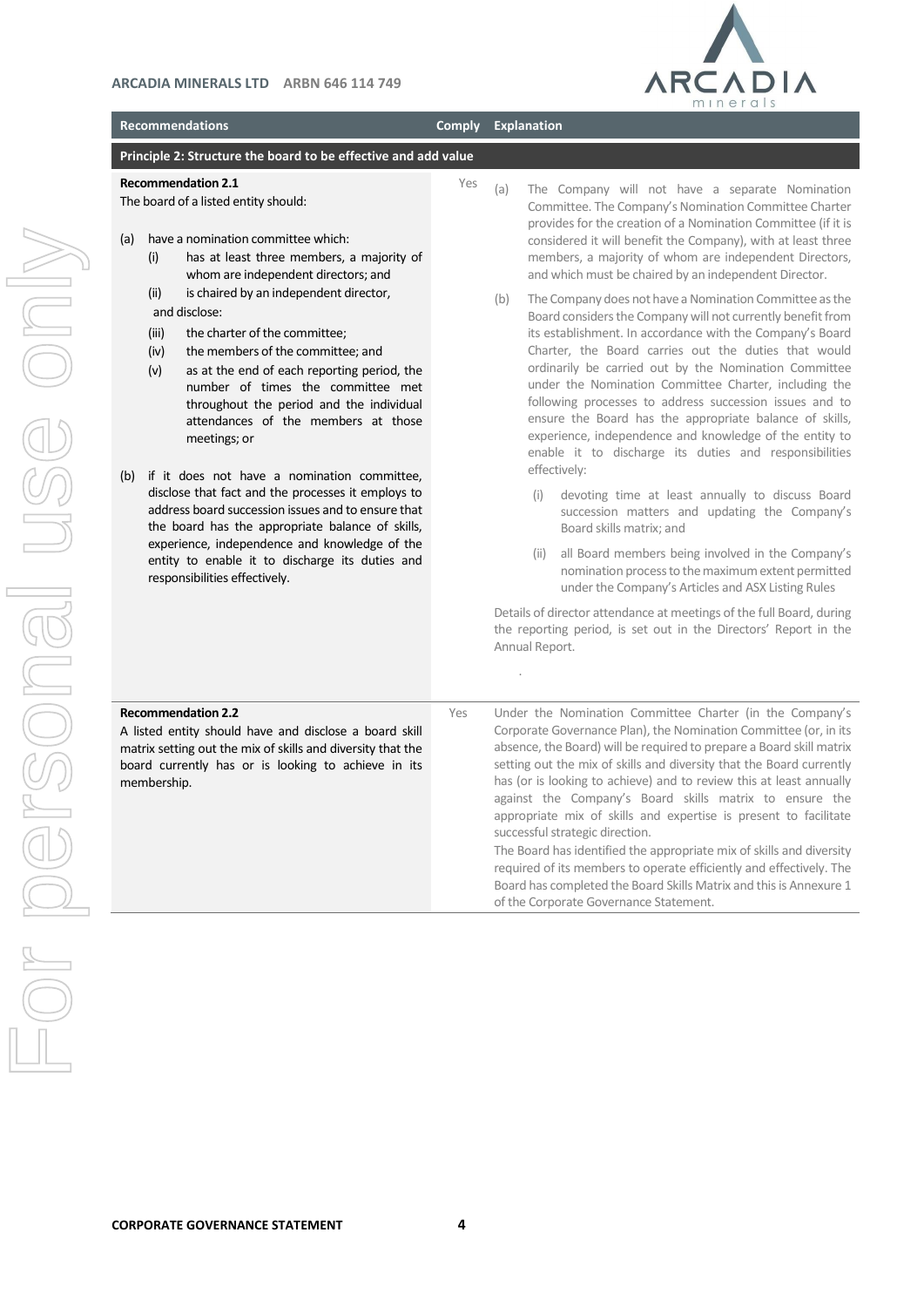

| <b>Recommendations</b>                                                                                                                                                                                                                                                                                                                                                                           | <b>Comply</b> | <b>Explanation</b>                                                                                                                                                                                                                            |                                                                                                                                                                                                                                                                                                                                                                                                                                                                                                                                                                                                                                                                                                                                                                                                                                                                                                                                                                                                                                                                                                                                                                                                 |
|--------------------------------------------------------------------------------------------------------------------------------------------------------------------------------------------------------------------------------------------------------------------------------------------------------------------------------------------------------------------------------------------------|---------------|-----------------------------------------------------------------------------------------------------------------------------------------------------------------------------------------------------------------------------------------------|-------------------------------------------------------------------------------------------------------------------------------------------------------------------------------------------------------------------------------------------------------------------------------------------------------------------------------------------------------------------------------------------------------------------------------------------------------------------------------------------------------------------------------------------------------------------------------------------------------------------------------------------------------------------------------------------------------------------------------------------------------------------------------------------------------------------------------------------------------------------------------------------------------------------------------------------------------------------------------------------------------------------------------------------------------------------------------------------------------------------------------------------------------------------------------------------------|
| <b>Recommendation 2.3</b><br>A listed entity should disclose:<br>the names of the directors considered by the board<br>(a)<br>to be independent directors;<br>if a director has an interest, position, association or<br>(b)<br>relationship of the type described in Box 2.3 of the<br>ASX Corporate Governance Principles and<br>Recommendation (4 <sup>th</sup> Edition), but the board is of | Yes           | Elsen resigned, and Mr Andrew Law was appointed.<br>of service up to the date of this statement is noted below:<br>Name<br>Jurie Wessels                                                                                                      | The board considered the independence of Directors with regards<br>to factors set out in Box 2.3 of the ASX Principle and<br>Recommendations. During the Reporting Period the Company had<br>two independent directors Mr Michael Davy and Mr Joseph Van<br>Den Elsen, subsequent to the reporting period Mr Joseph Van Den<br>Names of Directors during the Reporting Period and their length<br>Length of Service<br>10 months                                                                                                                                                                                                                                                                                                                                                                                                                                                                                                                                                                                                                                                                                                                                                                |
| the opinion that it does not compromise the<br>independence of the director, the nature of the<br>interest, position, association or relationship in<br>question and an explanation of why the board is of<br>that opinion; and                                                                                                                                                                  |               | <b>Executive Chairman</b><br>Philip Le Roux<br>CEO & Executive Director<br>Michael Davy<br>Non-Executive Director                                                                                                                             | 10 months<br>10 months                                                                                                                                                                                                                                                                                                                                                                                                                                                                                                                                                                                                                                                                                                                                                                                                                                                                                                                                                                                                                                                                                                                                                                          |
| the length of service of each director<br>(c)                                                                                                                                                                                                                                                                                                                                                    |               | Johan Le Roux<br>Non Executive Director<br>Mr Andrew Law<br>Non-Executive Director<br>Mr Joseph Van Den Elsen<br>Non-Executive Director                                                                                                       | 10 months<br>6 days<br>10 months                                                                                                                                                                                                                                                                                                                                                                                                                                                                                                                                                                                                                                                                                                                                                                                                                                                                                                                                                                                                                                                                                                                                                                |
| <b>Recommendation 2.4</b><br>A majority of the board of a listed entity should be<br>independent directors.                                                                                                                                                                                                                                                                                      | No            | majority of the Board should be independent.<br>independent majority of the Board to be appropriate given:<br>a)<br>b)<br>managed;<br>C)<br>offering directors an interest in the Company; and<br>d)<br>to conserve its limited cash reserves | The Company's Board Charter requires that, where practical, the<br>The Board currently comprises a total of five directors, of whom<br>two are considered to be independent. As such, independent<br>directors currently do not comprise the majority of the Board.<br>The Board recognises the importance of the appropriate balance<br>between independent and non-independent representation on<br>the Board. However, the Board does not currently consider an<br>the speculative nature of the Company's business, and its<br>limited scale of activities, means the Company only needs,<br>and can only commercially sustain, a small board of directors;<br>the Company considers at least two (2) directors need to be<br>executive directors for the Company to be effectively<br>the Company considers it necessary, given its speculative and<br>small scale activities, to attract and retain suitable directors by<br>the Company considers it appropriate to provide<br>remuneration to its Directors in the form of securities in order<br>As the Company's operations progress, the Board will review the<br>composition of the Board, including independence of its Directors. |
| <b>Recommendation 2.5</b><br>The chair of the board of a listed entity should be an<br>independent director and, in particular, should not be<br>the same person as the CEO of the entity.                                                                                                                                                                                                       | <b>No</b>     | CEO/Managing Director.<br>he is not the CEO/Managing Director.                                                                                                                                                                                | The Board Charter provides that, where practical, the Chair of the<br>Board should be an independent Director and should not be the<br>The Chair of the Board is Mr Wessels. Mr Wessels is an Executive of<br>the Company and is not considered to be an independent Director,                                                                                                                                                                                                                                                                                                                                                                                                                                                                                                                                                                                                                                                                                                                                                                                                                                                                                                                  |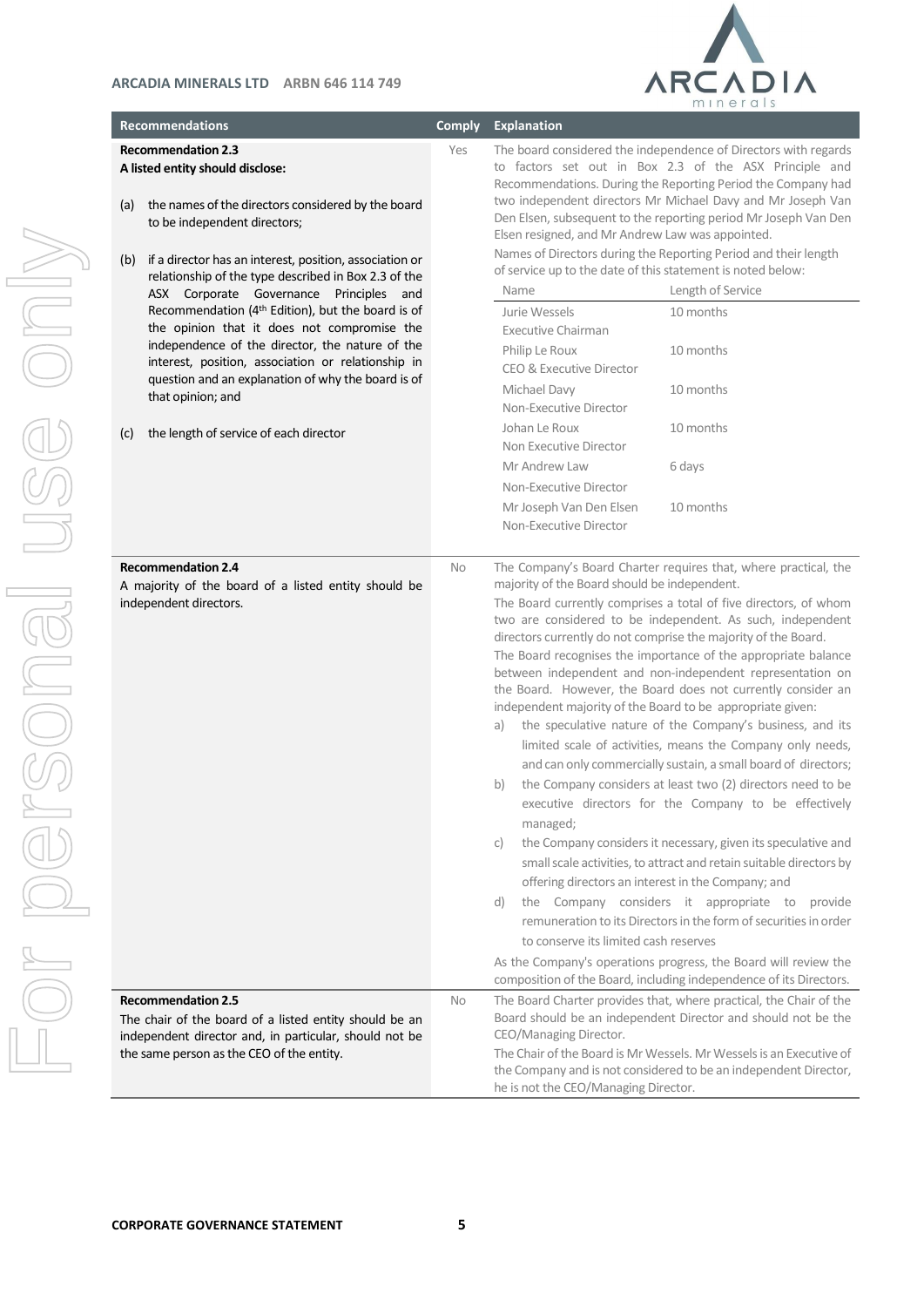

**Recommendations Comply Explanation** 

**Recommendation 2.6**

A listed entity should have a program for inducting new directors and providing appropriate professional development opportunities for continuing directors to develop and maintain the skills and knowledge needed to perform their role as a director effectively.

Yes In accordance with the Company's Board Charter, the Nominations Committee (or, in its absence, the Board) is responsible for the approval and review of induction and continuing professional development programs and procedures for Directors to ensure that they can effectively discharge their responsibilities. The Company Secretary is responsible to help organise and facilitate inductions and professional development of directors .

| Principle 3: Instil a culture of acting lawfully, ethically and responsibly                                                                                                                                                                                        |     |                                                                                                                                                                                                                                                                                     |  |
|--------------------------------------------------------------------------------------------------------------------------------------------------------------------------------------------------------------------------------------------------------------------|-----|-------------------------------------------------------------------------------------------------------------------------------------------------------------------------------------------------------------------------------------------------------------------------------------|--|
| <b>Recommendation 3.1</b><br>A listed entity should articulate and disclose its values.                                                                                                                                                                            | Yes | The Company's statement of values (which forms part of the<br>Corporate Governance Plan) is available on the Company's<br>website.                                                                                                                                                  |  |
| <b>Recommendation 3.2</b><br>A listed entity should:<br>have a code of conduct for its directors, senior<br>(a)<br>executives and employees; and<br>ensure that the board or a committee of the Board<br>(b)<br>is informed of any material breaches of that code  | Yes | The Company's Corporate Code of Conduct applies to the<br>Company's Directors, senior executives and employees.<br>Any material breaches of the Code of Conduct are expected to be<br>reported to the Board.                                                                        |  |
| <b>Recommendation 3.3</b><br>A listed entity should:<br>have and disclose a whistleblower policy; and<br>(a)<br>ensure that the board or a committee of the Board<br>(b)<br>is informed of any material incidents reported<br>under that policy.                   | Yes | The Company's Whistleblower Protection Policy (which forms part<br>of the Corporate Governance Plan) is available on the Company's<br>website. Any material breaches of the Whistleblower Protection<br>Policy are to be reported to the Board or a committee of the Board.         |  |
| <b>Recommendation 3.4</b><br>A listed entity should:<br>have and disclose an anti-bribery and corruption<br>(a)<br>policy; and<br>ensure that the board or a committee of the Board<br>(b)<br>is informed of any material incidents reported<br>under that policy. | Yes | The Company's anti-bribery and corruption Policy (which forms<br>part of the Corporate Governance Plan) is available on the<br>Company's website. Any material breaches of the anti-bribery and<br>corruption Policy are to be reported to the Board or a committee<br>of the Board |  |
|                                                                                                                                                                                                                                                                    |     |                                                                                                                                                                                                                                                                                     |  |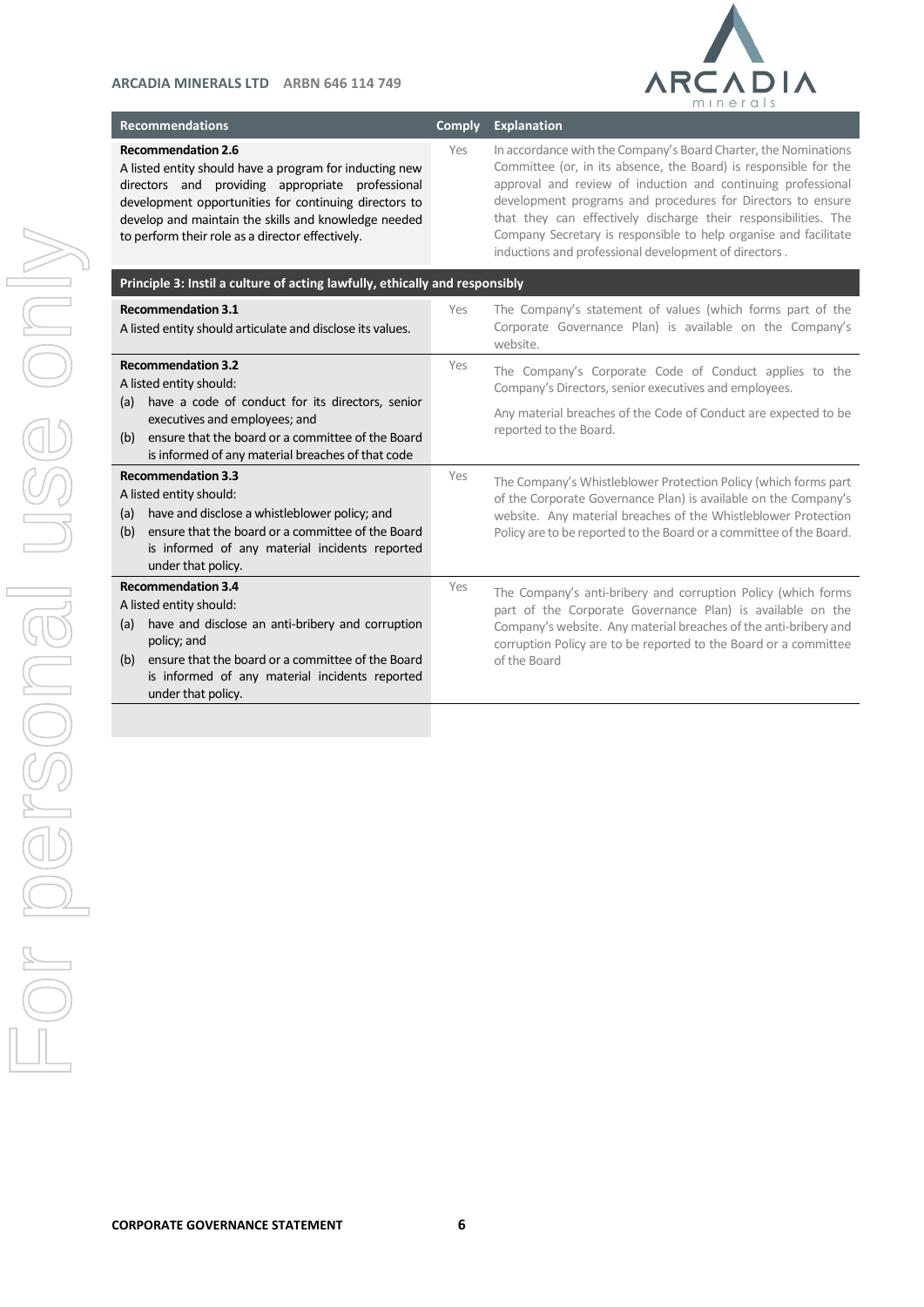

#### **Recommendations Comply Explanation**

## **Principle 4: Safeguard the integrity of corporate reports**

### **Recommendation 4.1**

The board of a listed entity should:

- (a) have an audit committee which:
	- (i) has at least three members, all of whom are non-executive directors and a majority of whom are independent directors; and
	- (ii) is chaired by an independent director, who is not the chair of the board,

and disclose:

- (iii) the charter of the committee;
- (iv) the relevant qualifications and experience of the members of the committee; and
- (v) in relation to each reporting period, the number of times the committee met throughout the period and the individual attendances of the members at those meetings; or
- (b) if it does not have an audit committee, disclose that fact and the processes it employs that independently verify and safeguard the integrity of its financial reporting, including the processes for the appointment and removal of the external auditor and the rotation of the audit engagement partner.

Yes The Company did not have a separate Audit and Risk Committee.

Given the current size and composition of the Board, the Board believes that there would be no efficiencies gained by establishing a separate Audit and Risk Committee. Accordingly, the Board performs the role of the Audit and Risk Committee.

Although the Board does not have a separate Audit and Risk Committee, it had adopted an Audit and Risk Committee Charter, which is disclosed on the Company's website.

Items usually required to be discussed by an Audit and Risk Committee will be marked as separate agenda items at Board meetings when required, and when the Board convenesto address matters as the Audit and Risk Committee it will carry out the functions which are delegated to it in the Company's Audit and Risk Committee Charter. The Board will deals with conflicts of interest that occur when it performs the functions of an Audit and Risk, Committee by ensuring that any Director with a conflicting interest is not party to the relevant discussions.

The Board will be responsible for the initial appointment of the external auditor and the appointment of a new external auditor when any vacancy arises. Candidates for the position of external auditor must demonstrate complete independence from the Company through the engagement period. The Board may otherwise select an external auditor based on criteria relevant to the Company's business and circumstances. The performance of the external auditor will be reviewed on an annual basis by the Board.

The Company has an established Procedure for the Selection, Appointment and Rotation of its External Auditor, which is an annexure to the Corporate Governance Plan.

| <b>Recommendation 4.2</b><br>The board of a listed entity should, before it approves the<br>entity's financial statements for a financial period,<br>receive from its CEO and CFO a declaration that the<br>financial records of the entity have been properly<br>maintained and that the financial statements comply<br>with the appropriate accounting standards and give a<br>true and fair view of the financial position and<br>performance of the entity and that the opinion has been<br>formed on the basis of a sound system of risk<br>management and internal control which is operating<br>effectively. | Yes | The Board receives a signed declaration from the CFO and CEO in<br>accordance with Recommendation 4.2 prior to the approval of the<br>Company's financial statements.                  |
|---------------------------------------------------------------------------------------------------------------------------------------------------------------------------------------------------------------------------------------------------------------------------------------------------------------------------------------------------------------------------------------------------------------------------------------------------------------------------------------------------------------------------------------------------------------------------------------------------------------------|-----|----------------------------------------------------------------------------------------------------------------------------------------------------------------------------------------|
| <b>Recommendation 4.3</b><br>A listed entity should disclose its process to verify the<br>integrity of any periodic corporate report it releases to<br>the market that is not audited or reviewed by an external<br>auditor.                                                                                                                                                                                                                                                                                                                                                                                        | Yes | The Company will disclose its process to verify the integrity of any<br>periodic corporate report it releases to the market that is not<br>audited or reviewed by an external auditor. |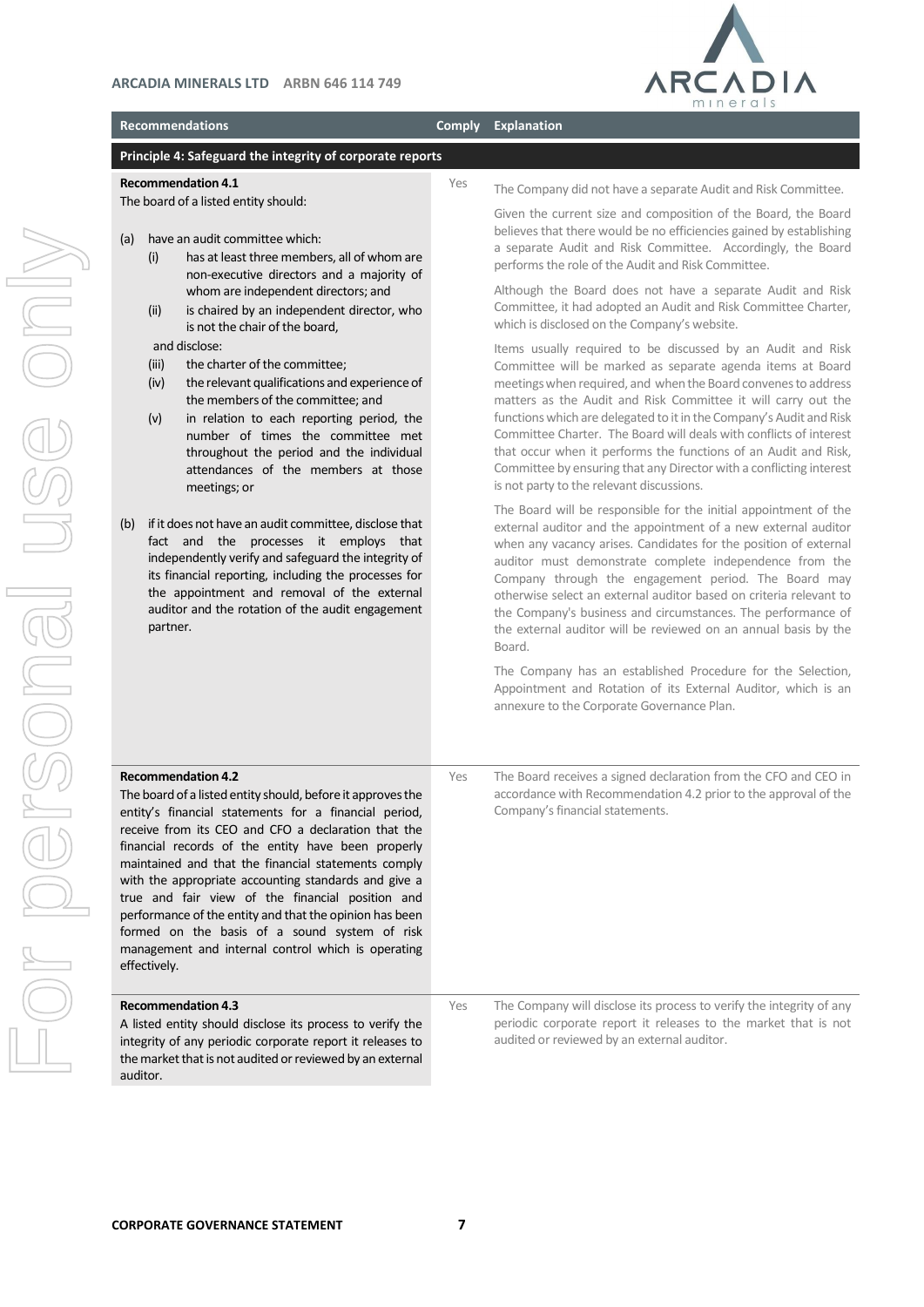

| <b>Recommendations</b>                                                                                                                                                                                                     | <b>Comply</b> | <b>Explanation</b>                                                                                                                                                                                                                                                                                                                                                                                                                                                                                                  |
|----------------------------------------------------------------------------------------------------------------------------------------------------------------------------------------------------------------------------|---------------|---------------------------------------------------------------------------------------------------------------------------------------------------------------------------------------------------------------------------------------------------------------------------------------------------------------------------------------------------------------------------------------------------------------------------------------------------------------------------------------------------------------------|
| Principle 5: Make timely and balanced disclosure                                                                                                                                                                           |               |                                                                                                                                                                                                                                                                                                                                                                                                                                                                                                                     |
| <b>Recommendation 5.1</b><br>A listed entity should<br>have and disclose a written policy for complying with its<br>continuous disclosure obligations under the Listing Rules<br>3.1.                                      | Yes           | The Company has adopted a Continuous Disclosure Policy which<br>sets out the processes the Company follows to comply with its<br>continuous disclosure obligations under the ASX Listing Rules and<br>other relevant legislation.<br>The Company's Continuous Disclosure Policy (which forms part of<br>the Company's Corporate Governance Plan) is available on the<br>Company's website.                                                                                                                          |
| <b>Recommendation 5.2</b><br>A listed entity should ensure that its board receives<br>copies of all material market announcements promptly<br>after they have been made.                                                   | Yes           | Under the Company's Continuous Disclosure Policy (which forms<br>part of the Corporate Governance Plan), all members of the Board<br>will receive material market announcements promptly after they<br>have been made.                                                                                                                                                                                                                                                                                              |
| <b>Recommendation 5.3</b><br>A listed entity should ensure that its board receives<br>copies of all material market announcements promptly<br>after they have been made.                                                   | Yes           | All substantive investor or analyst presentations will be released on<br>the ASX Markets Announcement Platform ahead of such<br>presentations.                                                                                                                                                                                                                                                                                                                                                                      |
| Principle 6: Respect the rights of security holders                                                                                                                                                                        |               |                                                                                                                                                                                                                                                                                                                                                                                                                                                                                                                     |
| <b>Recommendation 6.1</b><br>A listed entity should provide information about itself<br>and its governance to investors via its website.                                                                                   | Yes           | Information about the Company and its governance is available in<br>the Corporate Governance Plan which can be found on the<br>Company's website.                                                                                                                                                                                                                                                                                                                                                                   |
| <b>Recommendation 6.2</b><br>A listed entity should have an investor relations program<br>to facilitates effective two-way communication with<br>investors.                                                                | Yes           | The Company has adopted a Shareholder Communications<br>Strategy which aims to promote and facilitate effective two-way<br>communication with investors. The Strategy outlines a range of<br>ways in which information is communicated to shareholders and is<br>available on the Company's website as part of the Company's<br>Corporate Governance Plan.                                                                                                                                                          |
| <b>Recommendation 6.3</b><br>A listed entity should disclose how it facilitates and<br>encourages participation at meetings of security holders.                                                                           | Yes           | Shareholders are encouraged to participate at all general meetings<br>and AGMs of the Company. Upon the despatch of any notice of<br>meeting to Shareholders, the Company Secretary shall send out<br>material stating that all Shareholders are encouraged to participate<br>at the meeting.                                                                                                                                                                                                                       |
| <b>Recommendation 6.4</b><br>A listed entity should ensure that all substantive<br>resolutions at a meeting of security holders are decided<br>by a poll rather than by a show of hands.                                   | Yes           | All substantive resolutions at securityholder meetings will be<br>decided by a poll rather than a show of hands.                                                                                                                                                                                                                                                                                                                                                                                                    |
| <b>Recommendation 6.5</b><br>A listed entity should give security holders the option to<br>communications<br>from,<br>and<br>receive<br>send<br>communications to, the entity and its security registry<br>electronically. | Yes           | The Shareholder Communication Strategy provides that security<br>holders can register with the Company to receive email<br>notifications when an announcement is made by the Company to<br>the ASX, including the release of the Annual Report, half yearly<br>reports and quarterly reports. Links are made available to the<br>Company's website on which all information provided to the ASX is<br>immediately posted.<br>Shareholders queries should be referred to the Company Secretary<br>at first instance. |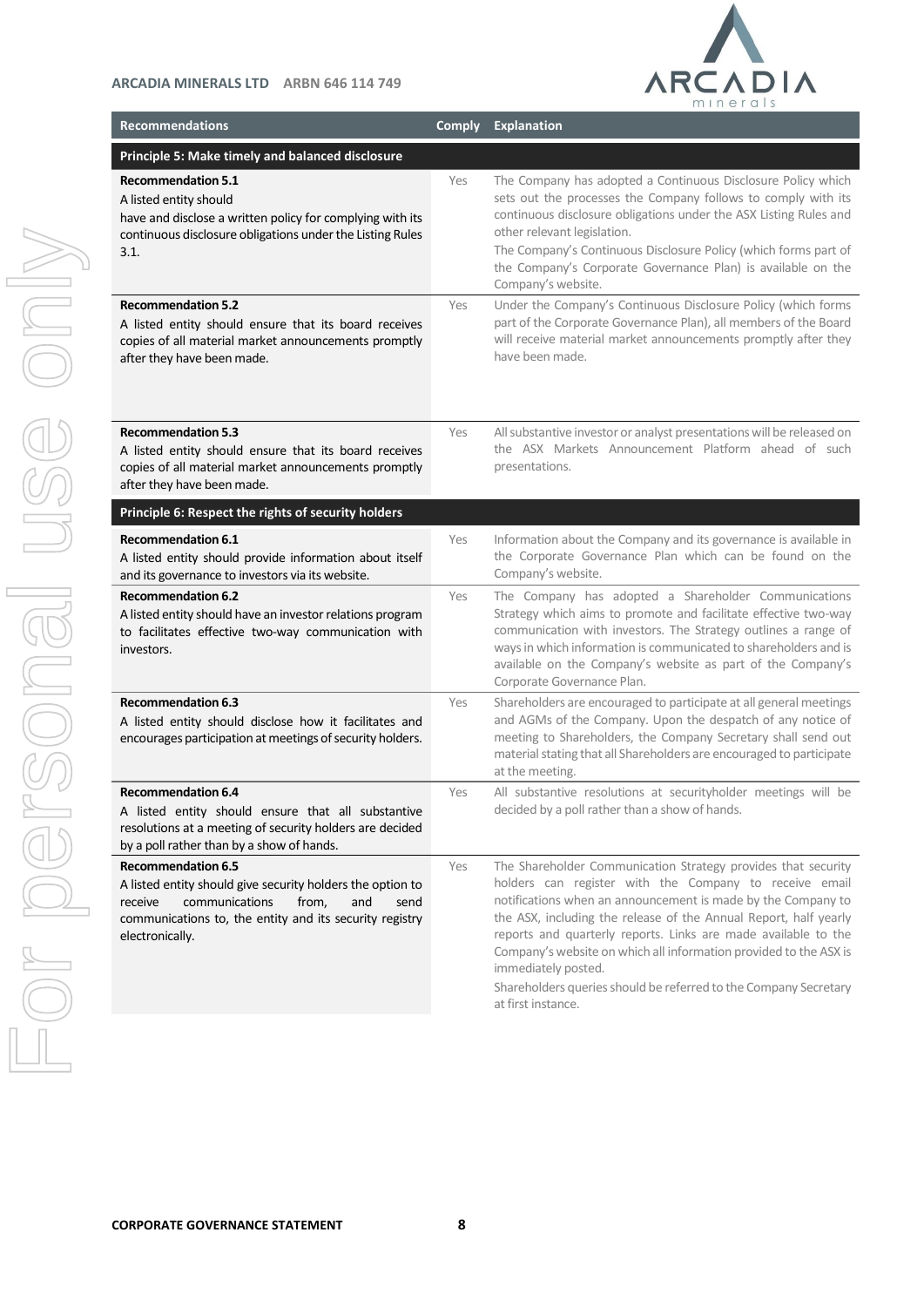

| <b>Recommendations</b>                                                                                     |                                                                                                                                                                                                                                                                                                                                                                                                                                                                                    | <b>Comply</b> | <b>Explanation</b>                                                                                                                                                                                                                                                                                                                                                                                                                                                                                                                                                                                                                       |
|------------------------------------------------------------------------------------------------------------|------------------------------------------------------------------------------------------------------------------------------------------------------------------------------------------------------------------------------------------------------------------------------------------------------------------------------------------------------------------------------------------------------------------------------------------------------------------------------------|---------------|------------------------------------------------------------------------------------------------------------------------------------------------------------------------------------------------------------------------------------------------------------------------------------------------------------------------------------------------------------------------------------------------------------------------------------------------------------------------------------------------------------------------------------------------------------------------------------------------------------------------------------------|
|                                                                                                            | Principle 7: Recognise and manage risk                                                                                                                                                                                                                                                                                                                                                                                                                                             |               |                                                                                                                                                                                                                                                                                                                                                                                                                                                                                                                                                                                                                                          |
| <b>Recommendation 7.1</b><br>(a)<br>each of which:<br>(i)<br>(ii)<br>and disclose:<br>(iii)<br>(iv)<br>(v) | The board of a listed entity should:<br>have a committee or committees to oversee risk,<br>has at least three members, a majority of<br>whom are independent directors; and<br>is chaired by an independent director,<br>the charter of the committee;<br>the members of the committee; and<br>as at the end of each reporting period, the<br>number of times the committee met<br>throughout the period and the individual<br>attendances of the members at those<br>meetings; or | Yes           | The Company did not have a separate Risk Committee.<br>Please refer to disclosure in relation to Recommendation 4.1<br>above.                                                                                                                                                                                                                                                                                                                                                                                                                                                                                                            |
| (b)                                                                                                        | if it does not have a risk committee or committees<br>that satisfy (a) above, disclose that fact and the<br>process it employs for overseeing the entity's risk<br>management framework.                                                                                                                                                                                                                                                                                           |               |                                                                                                                                                                                                                                                                                                                                                                                                                                                                                                                                                                                                                                          |
| <b>Recommendation 7.2</b><br>(a)                                                                           | The board or a committee of the board should:<br>review the entity's risk management framework at<br>least annually to satisfy itself that it continues to be<br>sound, and that the entity is operating with due<br>regard to the risk appetite set by the board; and<br>(b) disclose in relation to each reporting period,<br>whether such a review has taken place.                                                                                                             | Yes           | The Audit and Risk Committee Charter requires that the Audit and<br>Risk Committee (or, in its absence, the Board) should, at least<br>annually, satisfy itself that the Company's risk management<br>framework continues to be sound.<br>The Company's Corporate Governance Plan requires the Company<br>to disclose at least annually whether such a review of the<br>Company's risk management framework has taken place. The<br>Board will commence annual reporting in the 12 month period post<br>admission to the ASX.                                                                                                            |
| <b>Recommendation 7.3</b><br>(a)<br>(b)                                                                    | A listed entity should disclose:<br>if it has an internal audit function, how the function<br>is structured and what role it performs; or<br>if it does not have an internal audit function, that<br>fact and the processes it employs for evaluating and<br>continually improving the effectiveness of its risk<br>management and internal control processes.                                                                                                                     | Yes           | The Company does not have an internal audit function. The Audit<br>and Risk Committee Charter provides for the Audit and Risk<br>Committee to monitor the need for an internal audit function.<br>As set out in Recommendation 7.1, the Board is responsible for<br>overseeing the Company's risk management framework.<br>The Board will devote time formally at Board meetings and<br>informally through regular communication to fulfilling the roles and<br>responsibilities associated with overseeing risk and maintaining the<br>entity's risk management framework and associated internal<br>compliance and control procedures. |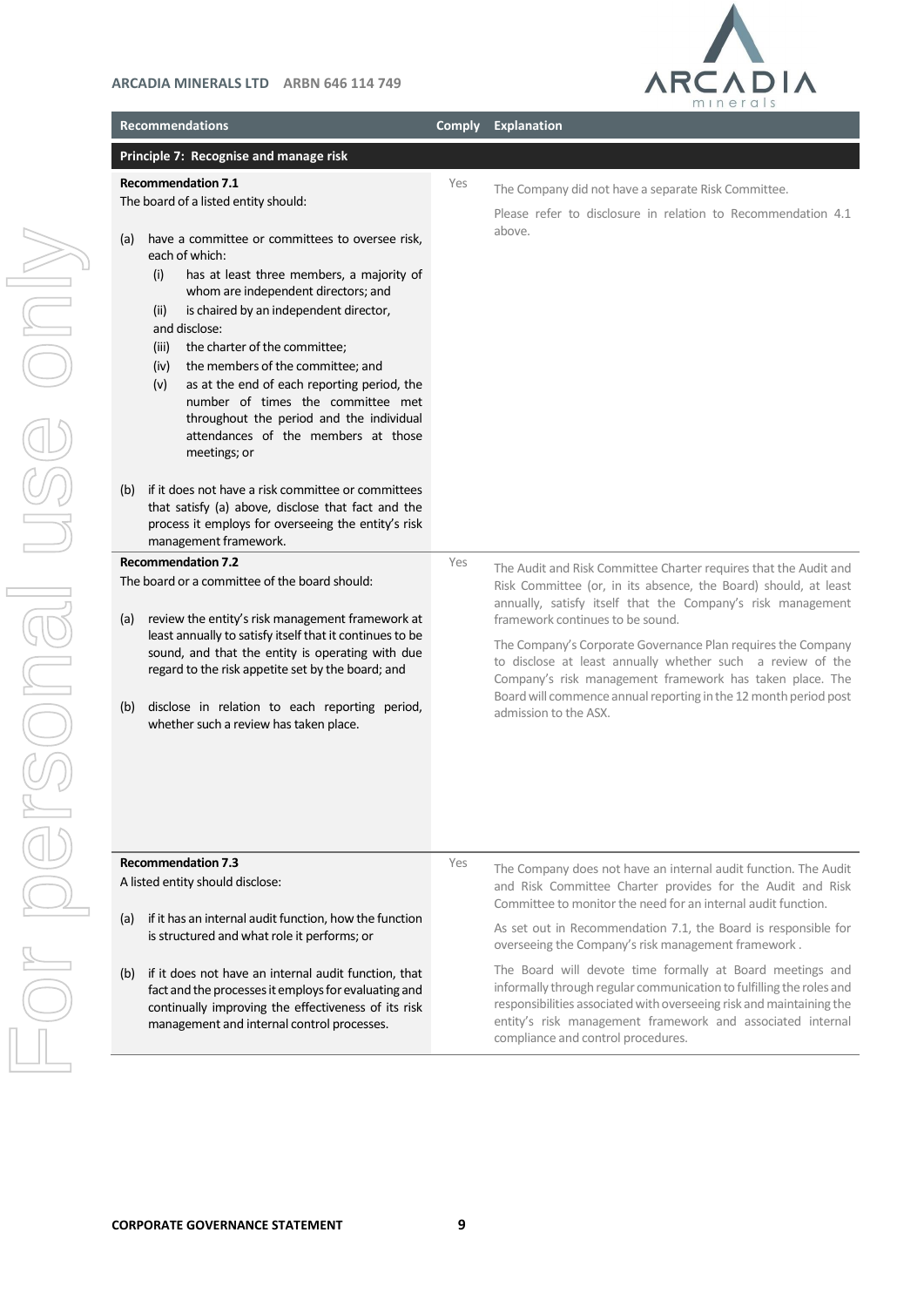

| <b>Recommendations</b>                                                        |                                                                                                                                                                                                                                                                                     | <b>Comply</b> | <b>Explanation</b>                                                                                                                                                                                                                                                                                                                                                                                                                                                                                                                                         |
|-------------------------------------------------------------------------------|-------------------------------------------------------------------------------------------------------------------------------------------------------------------------------------------------------------------------------------------------------------------------------------|---------------|------------------------------------------------------------------------------------------------------------------------------------------------------------------------------------------------------------------------------------------------------------------------------------------------------------------------------------------------------------------------------------------------------------------------------------------------------------------------------------------------------------------------------------------------------------|
| <b>Recommendation 7.4</b><br>how it manages or intends to manage those risks. | A listed entity should disclose whether, it has material<br>exposure to environmental or social risks and, if it does,                                                                                                                                                              | Yes           | The Audit and Risk Committee Charter requires the Audit and Risk<br>Committee (or, in its absence, the Board) to assist management<br>determine whether the Company has any material exposure to<br>economic, environmental and social sustainability risks and, if it<br>does, how it manages or intends to manage those risks.<br>The Company is currently exposed to minimal environmental and                                                                                                                                                          |
|                                                                               |                                                                                                                                                                                                                                                                                     |               | social risks due to its present size and magnitude of operations.                                                                                                                                                                                                                                                                                                                                                                                                                                                                                          |
| Principle 8: Remunerate fairly and responsibly                                |                                                                                                                                                                                                                                                                                     |               |                                                                                                                                                                                                                                                                                                                                                                                                                                                                                                                                                            |
| <b>Recommendation 8.1</b><br>The board of a listed entity should:             |                                                                                                                                                                                                                                                                                     | Yes           | The Company's Corporate Governance Plan contains a<br>Remuneration Committee Charter that provides for the creation of<br>a Remuneration Committee (if it is considered it will benefit the                                                                                                                                                                                                                                                                                                                                                                |
| (a)<br>(i)                                                                    | have a remuneration committee which:<br>has at least three members, a majority of<br>whom are independent directors; and                                                                                                                                                            |               | Company), with at least three members, a majority of whom must<br>be independent Directors, and which must be chaired by an<br>independent Director.                                                                                                                                                                                                                                                                                                                                                                                                       |
| (ii)<br>and disclose:<br>(iii)<br>(iv)<br>(v)<br>meetings; or                 | is chaired by an independent director,<br>the charter of the committee;<br>the members of the committee; and<br>as at the end of each reporting period, the<br>number of times the committee met<br>throughout the period and the individual<br>attendances of the members at those |               | The Company does not have a Remuneration Committee as the<br>Board considers the Company will not currently benefit from its<br>establishment. In accordance with the Company's Board Charter,<br>the Board carries out the duties that would ordinarily be carried out<br>by the Remuneration Committee under the Remuneration<br>Committee Charter including the following processes to set the<br>level and composition of remuneration for Directors and senior<br>executives and ensuring that such remuneration is appropriate and<br>not excessive: |
| (b)<br>excessive.                                                             | if it does not have a remuneration committee,<br>disclose that fact and the processes it employs for<br>setting the level and composition of remuneration<br>for directors and senior executives and ensuring<br>that such remuneration is appropriate and not                      |               | The Board devotes time at Board meetings to assess the level and<br>composition of remuneration for Directors and senior executives<br>as necessary when there are changes to Company, Director or<br>executives' circumstances which indicate the level and/or<br>composition of remuneration may require amendment to achieve<br>consistency with the revised circumstance.                                                                                                                                                                              |
| <b>Recommendation 8.2</b><br>and other senior executives.                     | A listed entity should separately disclose its policies and<br>practices regarding the remuneration of non-executive<br>directors and the remuneration of executive directors                                                                                                       | Yes           | The Company's Corporate Governance Plan requires the Board to<br>disclose its policies and practices regarding the remuneration of<br>Directors and senior executives. The information will be set out in<br>the Company's annual report.                                                                                                                                                                                                                                                                                                                  |
| <b>Recommendation 8.3</b><br>scheme should:                                   | A listed entity which has an equity-based remuneration                                                                                                                                                                                                                              | Yes           | The Company does not have an equity based remuneration<br>scheme in place.                                                                                                                                                                                                                                                                                                                                                                                                                                                                                 |
| (a)<br>scheme; and                                                            | have a policy on whether participants are<br>permitted to enter into transactions (whether<br>through the use of derivatives or otherwise) which<br>limit the economic risk of participating in the                                                                                 |               |                                                                                                                                                                                                                                                                                                                                                                                                                                                                                                                                                            |
| disclose that policy or a summary of it.                                      |                                                                                                                                                                                                                                                                                     |               |                                                                                                                                                                                                                                                                                                                                                                                                                                                                                                                                                            |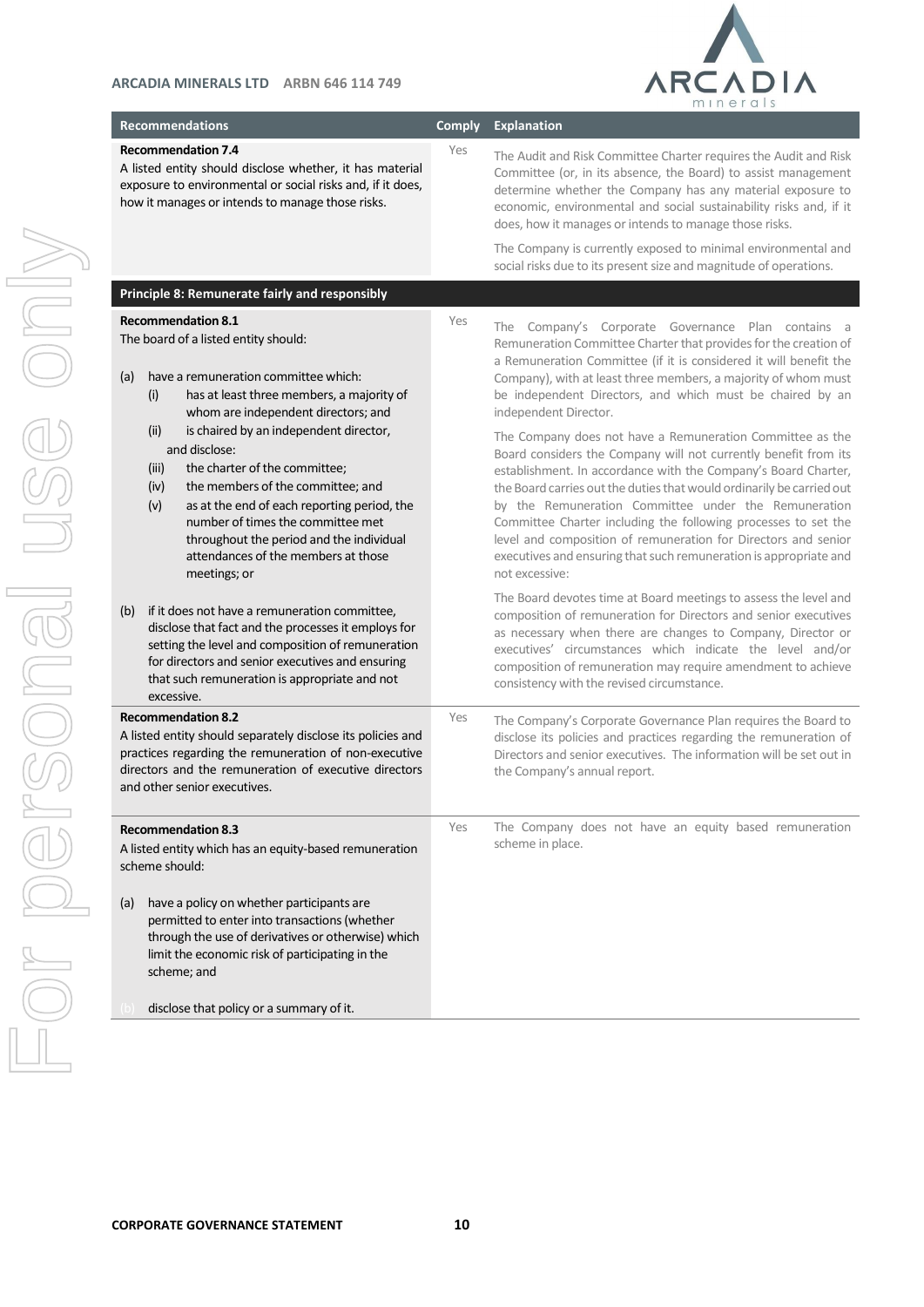

| <b>Recommendations</b>                                                                                                                                                                                                                                                                                                                                                                                                                    | <b>Comply</b> | <b>Explanation</b>                                                                                                                                     |  |  |
|-------------------------------------------------------------------------------------------------------------------------------------------------------------------------------------------------------------------------------------------------------------------------------------------------------------------------------------------------------------------------------------------------------------------------------------------|---------------|--------------------------------------------------------------------------------------------------------------------------------------------------------|--|--|
| Principle 9: Additional recommendations that apply in certain cases                                                                                                                                                                                                                                                                                                                                                                       |               |                                                                                                                                                        |  |  |
| <b>Recommendation 9.1</b><br>A listed entity with a director who does not speak the<br>language in which board or security holder meetings<br>are held or key corporate documents are written should<br>disclose the processes it has in place to ensure the<br>director understands and can contribute to the<br>discussions at those meetings and understands and can<br>discharge their obligations in relation to those<br>documents. | N/A           | Not Applicable                                                                                                                                         |  |  |
| <b>Recommendation 9.2</b><br>A listed entity established outside Australia should<br>ensure that meetings of security holders are held at a<br>reasonable place and time.                                                                                                                                                                                                                                                                 | Yes           | The Company will ensure that meetings of security holders are held<br>at a reasonable place and time.                                                  |  |  |
| <b>Recommendation 9.3</b><br>A listed entity established outside Australia, and an<br>externally managed listed entity that has an AGM,<br>should ensure that its external auditor attends its AGM<br>and is available to answer questions from security<br>holders relevant to the audit.                                                                                                                                                | Yes           | The Company will ensure that its external auditor attends its AGM<br>and security holders are given an opportunity to ask questions of<br>the auditor. |  |  |